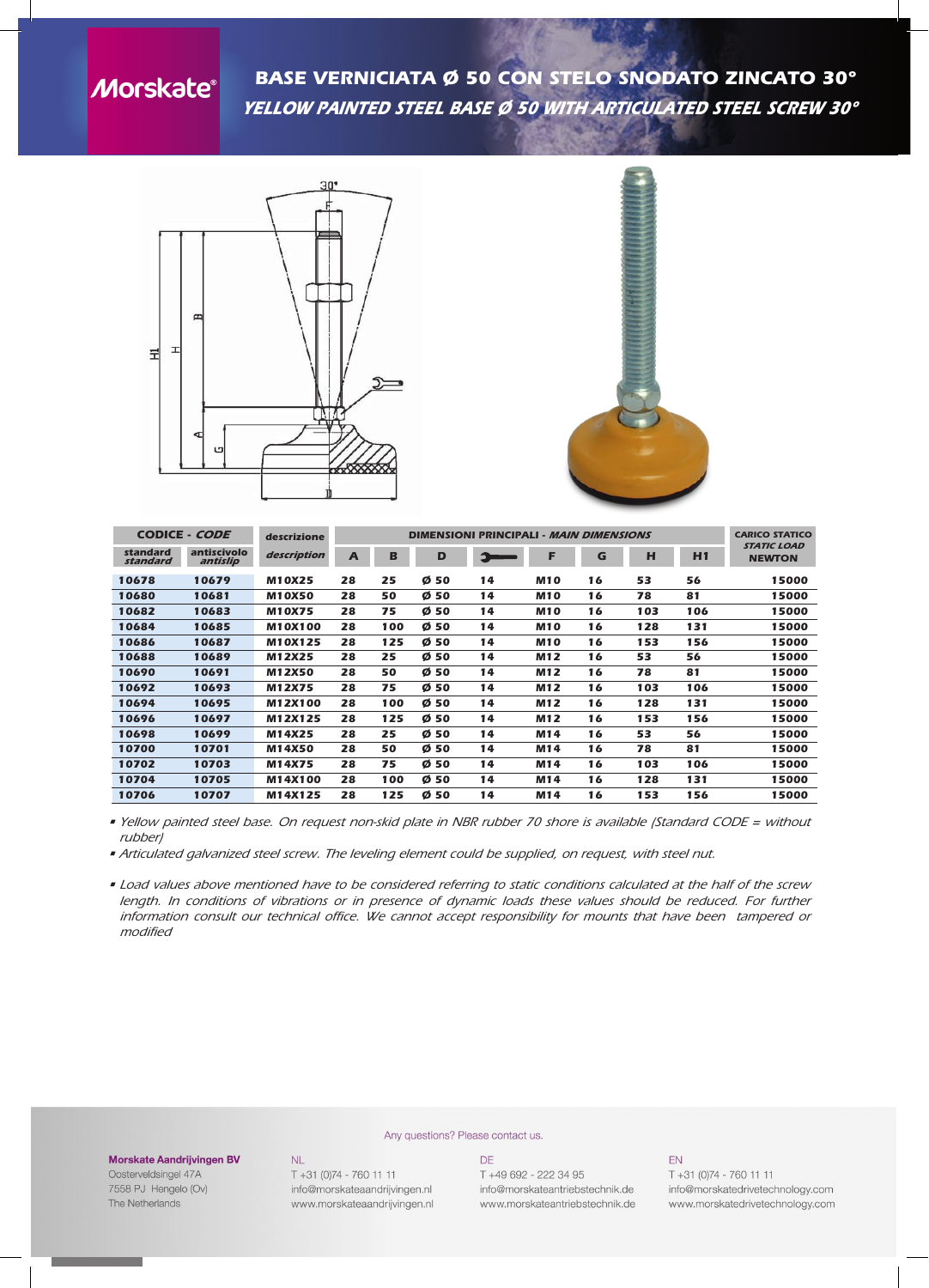*BASE VERNICIATA Ø 65 CON STELO SNODATO ZINCATO 30° yellow painted steel base ø 65 with articulated steel screw 30°*







| <b>CODICE - CODE</b><br>descrizione |                         |               |    |     | <b>CARICO STATICO</b> |               |            |    |     |     |                                     |
|-------------------------------------|-------------------------|---------------|----|-----|-----------------------|---------------|------------|----|-----|-----|-------------------------------------|
| standard<br>standard                | antiscivolo<br>antislip | description   | A  | В   | D                     | $\rightarrow$ | Е          | G  | н   | H1  | <b>STATIC LOAD</b><br><b>NEWTON</b> |
| 10708                               | 10709                   | M14X50        | 30 | 50  | Ø65                   | 14            | M14        | 17 | 80  | 83  | 20000                               |
| 10710                               | 10711                   | M14X75        | 30 | 75  | Ø 65                  | 14            | M14        | 17 | 105 | 108 | 20000                               |
| 10712                               | 10713                   | M14X100       | 30 | 100 | Ø65                   | 14            | M14        | 17 | 130 | 133 | 20000                               |
| 10714                               | 10715                   | M14X125       | 30 | 125 | Ø65                   | 14            | M14        | 17 | 155 | 158 | 20000                               |
| 10716                               | 10717                   | M14X150       | 30 | 150 | Ø65                   | 14            | M14        | 17 | 180 | 183 | 20000                               |
| 10720                               | 10721                   | M16X50        | 30 | 50  | Ø65                   | 16            | M16        | 17 | 80  | 83  | 20000                               |
| 10722                               | 10723                   | <b>M16X75</b> | 30 | 75  | Ø 65                  | 16            | M16        | 17 | 105 | 108 | 20000                               |
| 10724                               | 10725                   | M16X100       | 30 | 100 | Ø65                   | 16            | M16        | 17 | 130 | 133 | 20000                               |
| 10726                               | 10727                   | M16X125       | 30 | 125 | Ø 65                  | 16            | M16        | 17 | 155 | 158 | 20000                               |
| 10728                               | 10729                   | M16X150       | 30 | 150 | Ø65                   | 16            | M16        | 17 | 180 | 183 | 20000                               |
| 10730                               | 10731                   | M16X175       | 30 | 175 | Ø 65                  | 16            | <b>M16</b> | 17 | 205 | 208 | 20000                               |

· Yellow painted steel base. On request non-skid plate in NBR rubber 70 shore is available (Standard CODE = without *rubber)*

*• Articulated galvanized steel screw. The leveling element could be supplied, on request, with steel nut.*

• Load values above mentioned have to be considered referring to static conditions calculated at the half of the screw length. In conditions of vibrations or in presence of dynamic loads these values should be reduced. For further *information consult our technical office. We cannot accept responsibility for mounts that have been tampered or modified*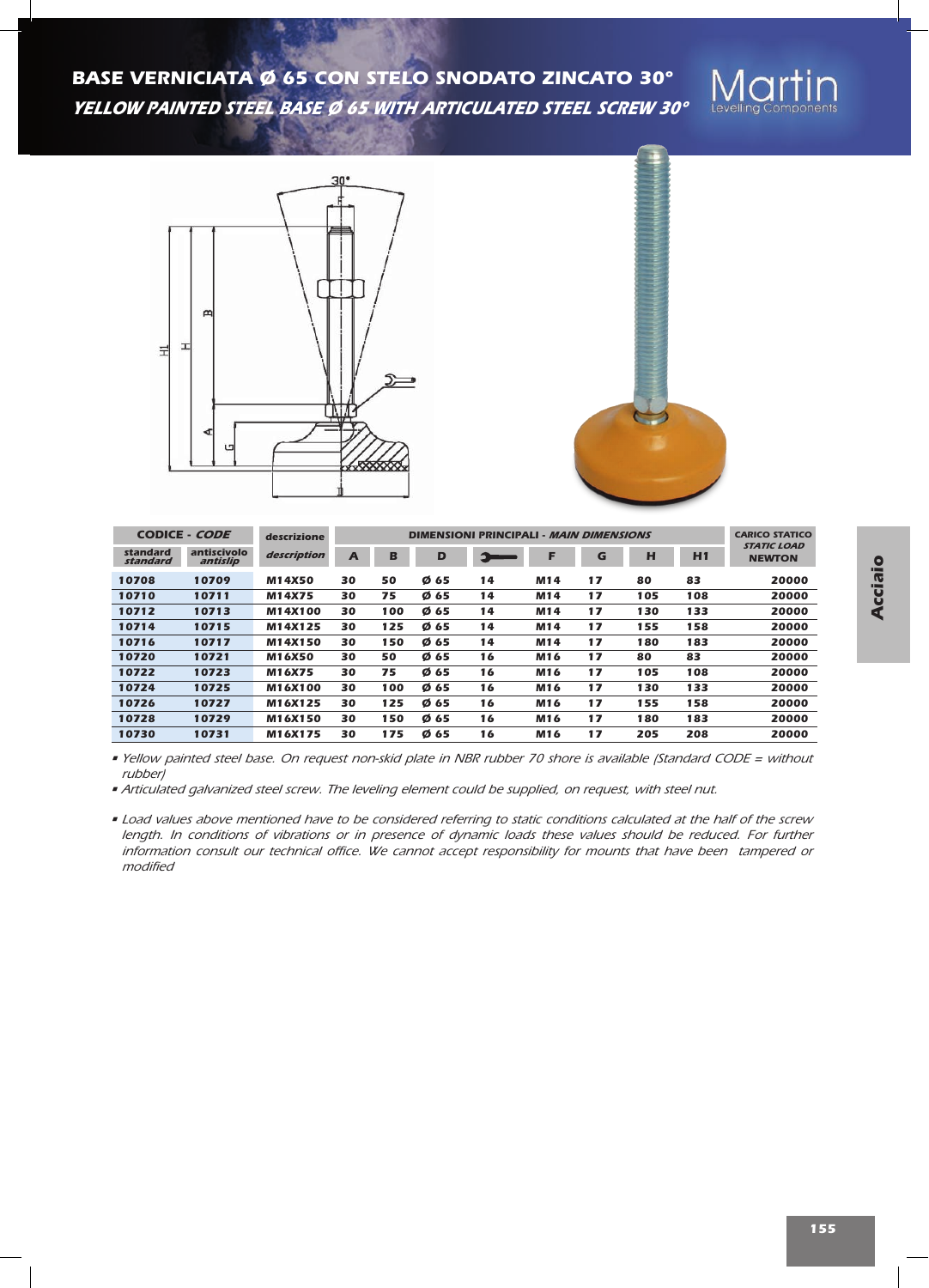

*BASE VERNICIATA Ø 80 CON STELO SNODATO ZINCATO 30° yellow painted steel base ø 80 with articulated steel screw 30°*





| <b>CODICE - CODE</b> |                         | descrizione   |    | <b>CARICO STATICO</b> |                             |                        |     |      |     |     |                                     |
|----------------------|-------------------------|---------------|----|-----------------------|-----------------------------|------------------------|-----|------|-----|-----|-------------------------------------|
| standard<br>standard | antiscivolo<br>antislip | description   | A  | в                     | D                           | Э<br><b>STATISTICS</b> | F   | G    | н   | H1  | <b>STATIC LOAD</b><br><b>NEWTON</b> |
| 10734                | 10735                   | <b>M16X50</b> | 33 | 50                    | Ø80                         | 16                     | M16 | 19,5 | 83  | 86  | 30000                               |
| 10736                | 10737                   | M16X75        | 33 | 75                    | Ø80                         | 16                     | M16 | 19.5 | 108 | 111 | 30000                               |
| 10738                | 10739                   | M16X100       | 33 | 100                   | $\boldsymbol{\emptyset}$ 80 | 16                     | M16 | 19,5 | 133 | 136 | 30000                               |
| 10740                | 10741                   | M16X125       | 33 | 125                   | Ø80                         | 16                     | M16 | 19,5 | 158 | 161 | 30000                               |
| 10742                | 10743                   | M16X150       | 33 | 150                   | Ø80                         | 16                     | M16 | 19.5 | 183 | 186 | 30000                               |
| 10744                | 10745                   | M16X175       | 33 | 175                   | 80<br>ø                     | 16                     | M16 | 19,5 | 208 | 211 | 30000                               |
| 10746                | 10747                   | M16X200       | 33 | 200                   | ø<br>80                     | 16                     | M16 | 19.5 | 233 | 236 | 30000                               |





| <b>CODICE - CODE</b> | descrizione             |                |    | <b>CARICO STATICO</b> |         |    |            |      |     |     |                                     |
|----------------------|-------------------------|----------------|----|-----------------------|---------|----|------------|------|-----|-----|-------------------------------------|
| standard<br>standard | antiscivolo<br>antislip | description    | A  | в                     | D       | ы  | F          | G    | н   | H1  | <b>STATIC LOAD</b><br><b>NEWTON</b> |
| 10748                | 10749                   | <b>M20X75</b>  | 36 | 75                    | Ø80     | 17 | <b>M20</b> | 19.5 | 111 | 114 | 30000                               |
| 10750                | 10751                   | <b>M20X100</b> | 36 | 100                   | Ø80     | 17 | <b>M20</b> | 19,5 | 136 | 139 | 30000                               |
| 10752                | 10753                   | <b>M20X125</b> | 36 | 125                   | Ø80     | 17 | <b>M20</b> | 19,5 | 161 | 164 | 30000                               |
| 10754                | 10755                   | <b>M20X150</b> | 36 | 150                   | Ø80     | 17 | <b>M20</b> | 19,5 | 186 | 189 | 30000                               |
| 10756                | 10757                   | <b>M20X175</b> | 36 | 175                   | Ø80     | 17 | <b>M20</b> | 19,5 | 211 | 214 | 30000                               |
| 10758                | 10759                   | <b>M20X200</b> | 36 | 200                   | Ø80     | 17 | <b>M20</b> | 19,5 | 236 | 239 | 30000                               |
| 10760                | 10761                   | <b>M20X225</b> | 36 | 225                   | Ø<br>80 | 17 | <b>M20</b> | 19.5 | 261 | 264 | 30000                               |

Yellow painted steel base. On request non-skid plate in NBR rubber 70 shore is available (Standard CODE = without *rubber)*

*• Articulated galvanized steel screw. The leveling element could be supplied, on request, with steel nut.*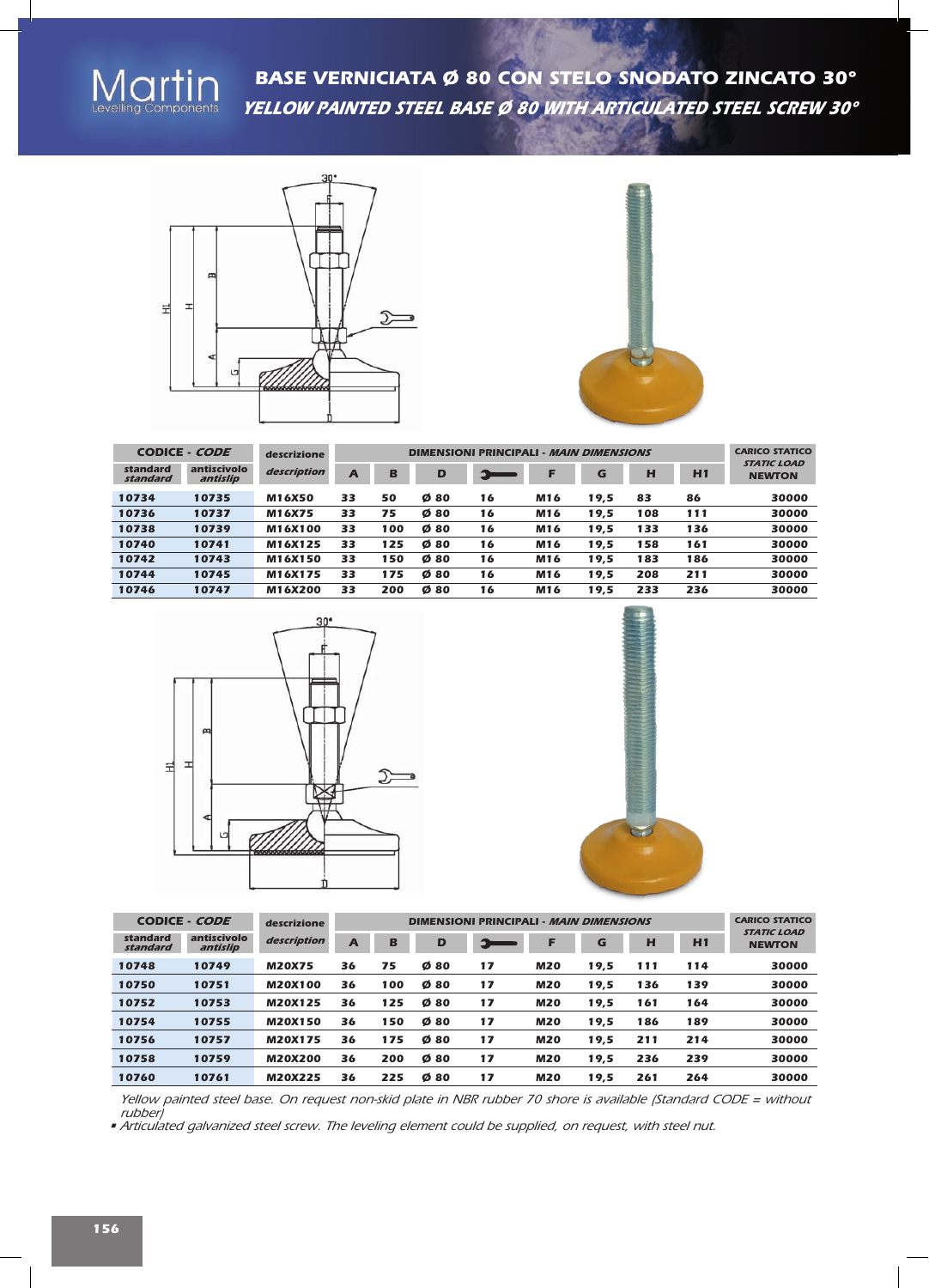*BASE VERNICIATA Ø 100 CON STELO SNODATO ZINCATO 30° yellow painted steel base ø 100 with articulated steel screw 30°*





| <b>CODICE - CODE</b> |                         | <b>DIMENSIONI PRINCIPALI - MAIN DIMENSIONS</b> |              | <b>CARICO STATICO</b> |                  |    |            |    |     |     |                                            |
|----------------------|-------------------------|------------------------------------------------|--------------|-----------------------|------------------|----|------------|----|-----|-----|--------------------------------------------|
| standard<br>standard | antiscivolo<br>antislip | description                                    | $\mathbf{A}$ | в                     | D                |    | F          | G  | н   | H1  | <i><b>STATIC LOAD</b></i><br><b>NEWTON</b> |
| 10762                | 10763                   | <b>M16X50</b>                                  | 43           | 50                    | Ø<br>100         | 20 | M16        | 20 | 93  | 96  | 35000                                      |
| 10764                | 10765                   | M16X75                                         | 43           | 75                    | Ø <sub>100</sub> | 20 | M16        | 20 | 118 | 121 | 35000                                      |
| 10766                | 10767                   | M16X100                                        | 43           | 100                   | Ø <sub>100</sub> | 20 | M16        | 20 | 143 | 146 | 35000                                      |
| 10768                | 10769                   | M16X125                                        | 43           | 125                   | Ø <sub>100</sub> | 20 | M16        | 20 | 168 | 171 | 35000                                      |
| 10770                | 10771                   | M16X150                                        | 43           | 150                   | Ø 100            | 20 | M16        | 20 | 193 | 196 | 35000                                      |
| 10772                | 10773                   | M16X175                                        | 43           | 175                   | Ø <sub>100</sub> | 20 | M16        | 20 | 218 | 221 | 35000                                      |
| 10774                | 10775                   | M16X200                                        | 43           | 200                   | Ø <sub>100</sub> | 20 | M16        | 20 | 243 | 246 | 35000                                      |
| 10780                | 10781                   | <b>M20X75</b>                                  | 43           | 75                    | Ø 100            | 20 | <b>M20</b> | 20 | 118 | 121 | 45000                                      |
| 10782                | 10783                   | <b>M20X100</b>                                 | 43           | 100                   | Ø <sub>100</sub> | 20 | <b>M20</b> | 20 | 143 | 146 | 45000                                      |
| 10784                | 10785                   | <b>M20X125</b>                                 | 43           | 125                   | Ø <sub>100</sub> | 20 | <b>M20</b> | 20 | 168 | 171 | 45000                                      |
| 10786                | 10787                   | <b>M20X150</b>                                 | 43           | 150                   | Ø <sub>100</sub> | 20 | <b>M20</b> | 20 | 193 | 196 | 45000                                      |
| 10788                | 10789                   | <b>M20X175</b>                                 | 43           | 175                   | Ø <sub>100</sub> | 20 | <b>M20</b> | 20 | 218 | 221 | 45000                                      |
| 10790                | 10791                   | <b>M20X200</b>                                 | 43           | 200                   | Ø <sub>100</sub> | 20 | <b>M20</b> | 20 | 243 | 246 | 45000                                      |
| 10792                | 10793                   | M20X225                                        | 43           | 225                   | Ø <sub>100</sub> | 20 | <b>M20</b> | 20 | 268 | 271 | 45000                                      |
| 10794                | 10795                   | <b>M20X250</b>                                 | 43           | 250                   | Ø <sub>100</sub> | 20 | <b>M20</b> | 20 | 293 | 296 | 45000                                      |
| 10798                | 10799                   | M24X75                                         | 44           | 75                    | Ø <sub>100</sub> | 20 | M24        | 20 | 119 | 122 | 55000                                      |
| 10800                | 10801                   | M24X100                                        | 44           | 100                   | Ø <sub>100</sub> | 20 | M24        | 20 | 144 | 147 | 55000                                      |
| 10802                | 10803                   | M24X125                                        | 44           | 125                   | Ø 100            | 20 | M24        | 20 | 169 | 172 | 55000                                      |
| 10804<br>*           | 10805                   | M24X150                                        | 44           | 150                   | Ø <sub>100</sub> | 20 | M24        | 20 | 199 | 202 | 55000                                      |
| 10806                | 10807                   | M24X175                                        | 44           | 175                   | Ø 100            | 20 | M24        | 20 | 219 | 222 | 55000                                      |
| *<br>10808           | 10809                   | M24X200                                        | 44           | 200                   | Ø <sub>100</sub> | 20 | M24        | 20 | 244 | 247 | 55000                                      |
| 10810                | 10811                   | M24X225                                        | 44           | 225                   | Ø <sub>100</sub> | 20 | M24        | 20 | 269 | 272 | 55000                                      |
| 10812                | 10813                   | M24X250                                        | 44           | 250                   | Ø <sub>100</sub> | 20 | M24        | 20 | 294 | 297 | 55000                                      |

*\* Disponibile con Filettatura a passo fine. Aggiungere "/P2"al codice Available with Thin pitch thread. Please, add "/P2" to the code*

• Yellow painted steel base. On request non-skid plate in NBR rubber 70 shore is available (Standard CODE = without *rubber)*

*• Articulated galvanized steel screw. The leveling element could be supplied, on request, with steel nut.*

 $\bullet$  Load values above mentioned have to be considered referring to static conditions calculated at the half of the screw length. In conditions of vibrations or in presence of dynamic loads these values should be reduced. For further *information consult our technical office. We cannot accept responsibility for mounts that have been tampered or modified*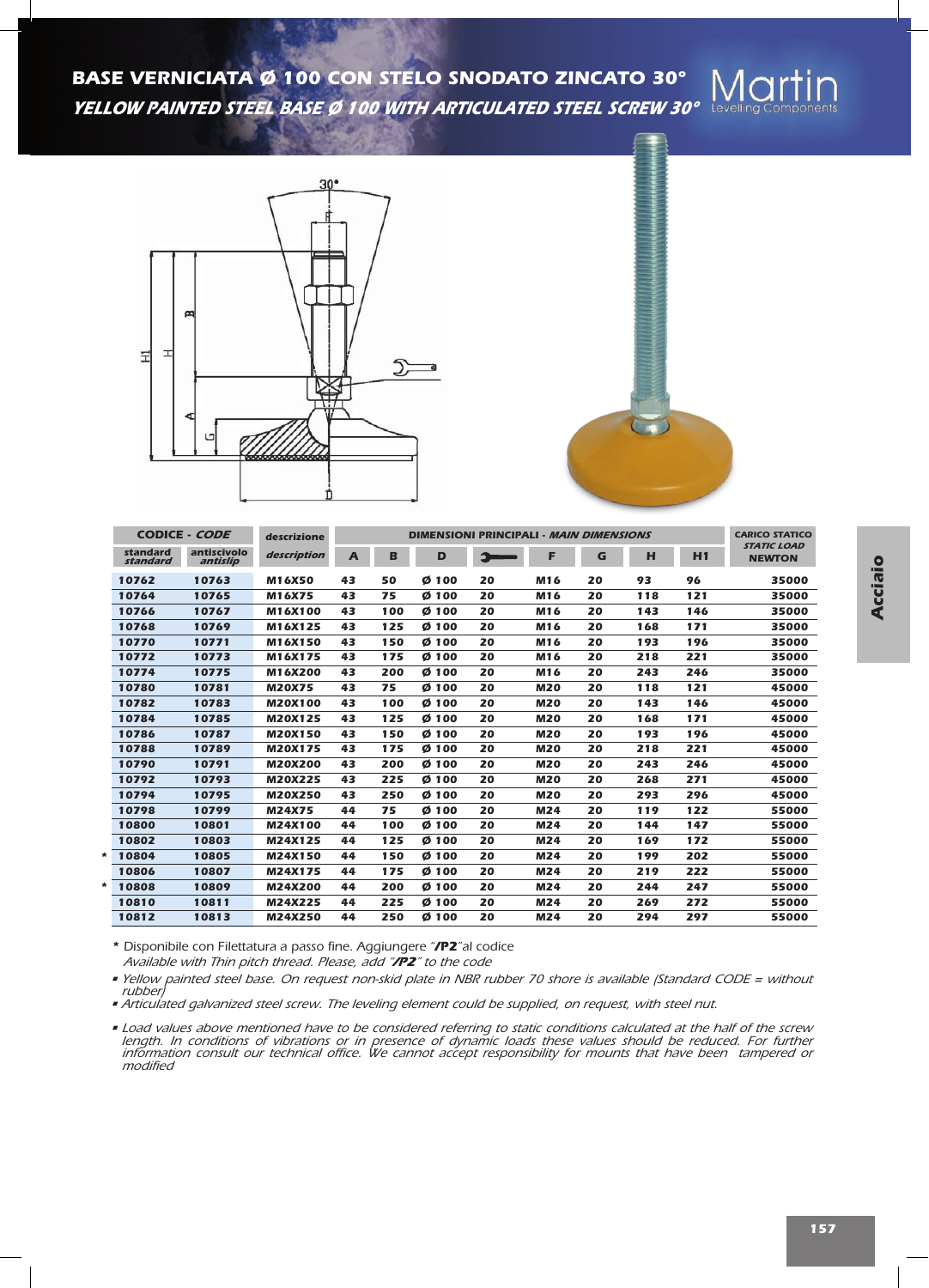



|                      | <b>CODICE - CODE</b>    | descrizione    |              |     | <b>CARICO STATICO</b> |    |            |    |     |     |                                     |
|----------------------|-------------------------|----------------|--------------|-----|-----------------------|----|------------|----|-----|-----|-------------------------------------|
| standard<br>standard | antiscivolo<br>antislip | description    | $\mathbf{A}$ | в   | D                     |    | F          | G  | н   | H1  | <b>STATIC LOAD</b><br><b>NEWTON</b> |
| 10814                | 10815                   | <b>M16X50</b>  | 46           | 50  | Ø 120                 | 20 | M16        | 23 | 96  | 99  | 35000                               |
| 10816                | 10817                   | M16X75         | 46           | 75  | Ø 120                 | 20 | M16        | 23 | 121 | 124 | 35000                               |
| 10818                | 10819                   | M16X100        | 46           | 100 | Ø 120                 | 20 | M16        | 23 | 146 | 149 | 35000                               |
| 10820                | 10821                   | M16X125        | 46           | 125 | Ø 120                 | 20 | M16        | 23 | 171 | 174 | 35000                               |
| 10822                | 10823                   | M16X150        | 46           | 150 | Ø 120                 | 20 | M16        | 23 | 196 | 199 | 35000                               |
| 10824                | 10825                   | M16X175        | 46           | 175 | Ø 120                 | 20 | M16        | 23 | 221 | 224 | 35000                               |
| 10826                | 10827                   | M16X200        | 46           | 200 | Ø 120                 | 20 | M16        | 23 | 246 | 249 | 35000                               |
| 10832                | 10833                   | <b>M20X75</b>  | 46           | 75  | Ø 120                 | 20 | <b>M20</b> | 23 | 121 | 124 | 45000                               |
| 10834                | 10835                   | <b>M20X100</b> | 46           | 100 | Ø 120                 | 20 | <b>M20</b> | 23 | 146 | 149 | 45000                               |
| 10836                | 10837                   | M20X125        | 46           | 125 | Ø 120                 | 20 | <b>M20</b> | 23 | 171 | 174 | 45000                               |
| 10838                | 10839                   | <b>M20X150</b> | 46           | 150 | Ø 120                 | 20 | <b>M20</b> | 23 | 196 | 199 | 45000                               |
| 10840                | 10841                   | M20X175        | 46           | 175 | Ø 120                 | 20 | <b>M20</b> | 23 | 221 | 224 | 45000                               |
| 10842                | 10843                   | M20X200        | 46           | 200 | Ø 120                 | 20 | <b>M20</b> | 23 | 246 | 249 | 45000                               |
| 10844                | 10845                   | M20X225        | 46           | 225 | Ø 120                 | 20 | <b>M20</b> | 23 | 271 | 274 | 45000                               |
| 10846                | 10847                   | <b>M20X250</b> | 46           | 250 | Ø<br>120              | 20 | <b>M20</b> | 23 | 296 | 299 | 45000                               |

■ Yellow painted steel base. On request non-skid plate in NBR rubber 70 shore is available (Standard CODE = without *rubber)*

*• Articulated galvanized steel screw. The leveling element could be supplied, on request, with steel nut.*

. Load values above mentioned have to be considered referring to static conditions calculated at the half of the screw length. In conditions of vibrations or in presence of dynamic loads these values should be reduced. For further *information consult our technical office. We cannot accept responsibility for mounts that have been tampered or modified*